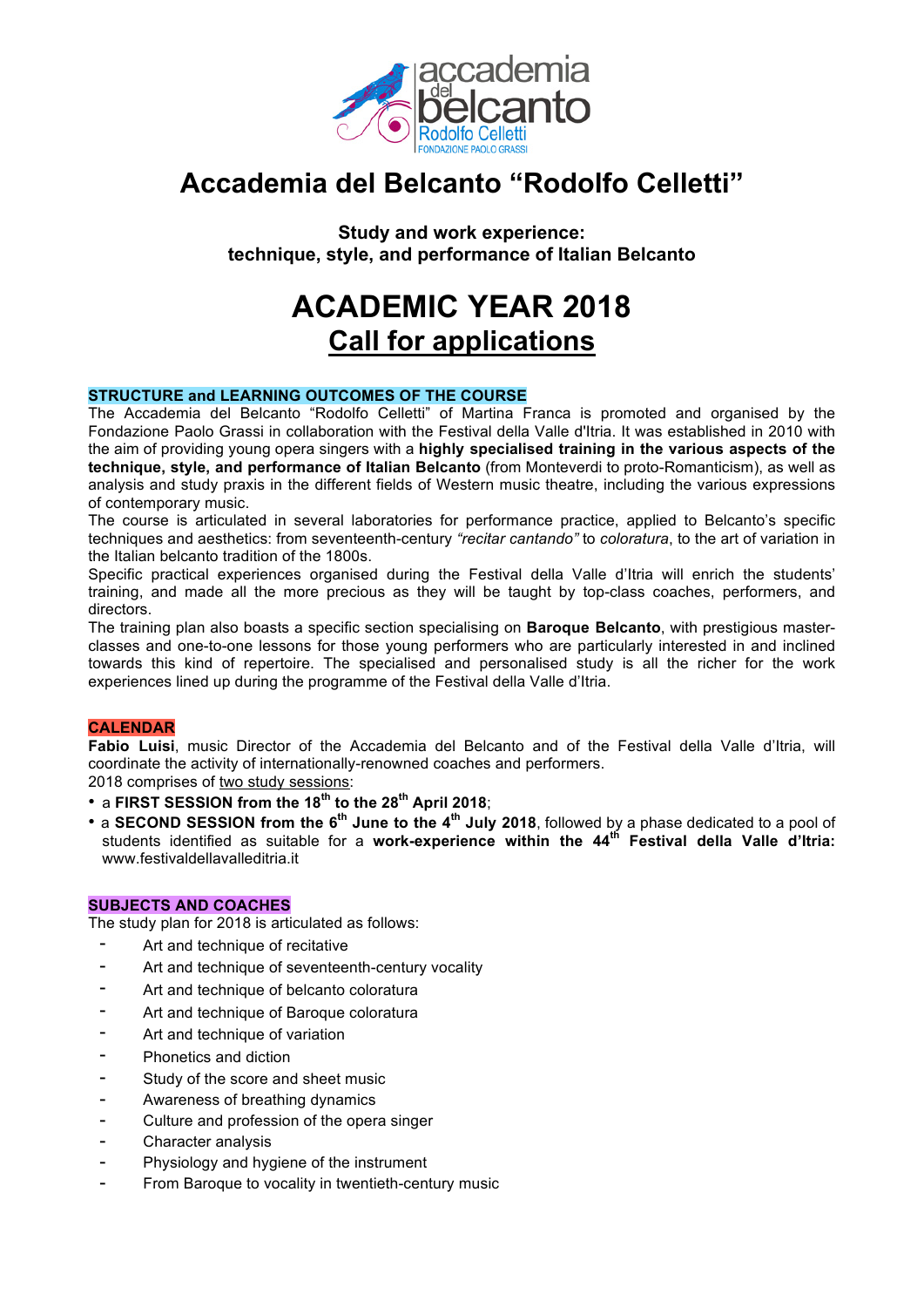

- History and culture of Belcanto
- Workshop: singing, performance practice, study of the score, and acting
- Master-class in style and interpretation
- Master-class on the style of belcanto

Coaches: **Marco Beghelli, Stefania Bonfadelli, Domenico Colaianni, Giacomo Ferraù, Sara Gamarro, Luca Gorla, Antonio Greco, Renata Lamanda, Cristina Liuzzi, Sherman Lowe, Fabio Luisi, Ettore Papadia, Jacopo Raffaele, Giorgio Sangati, Carmen Santoro, Roberto Servile, Vittorio Terranova.**

## **ENTRY REQUIREMENTS and PROCEDURES**

**The courses have limited enrolment numbers, and entry is based on selection of candidates no older than 35 years of age.**

There are **fifteen places** available.

Any candidate passing the selection, who are not from a non-EU country, must demonstrate they conform with the present regulations. Failing to do so will incur in exclusion from the course.

Candidates who have:

- a diploma from a Conservatoire or an equivalent Music Institution;
- professional experience in the field of opera theatre, through participation to artistically noteworthy operas or concerts (their merit will be assessed and established by the examining board and their decision is final) will be at an advantage in the selection process.

**The candidates will be selected on the basis of their qualifications, and following an AUDITION to be held in one of the following venues:**

- in **Florence:** on the 18<sup>th</sup> February 2018 at the Teatro del Maggio Musicale Fiorentino:
- in **Martina Franca:** 27<sup>th</sup> March 2018 at the Fondazione Paolo Grassi, headquarters of the Accademia;
- $\cdot$  in **Milan**: 12<sup>th</sup> April 2018 (venue tbc).

#### Each candidate may sit the audition for the academic year 2018 only once, in only one of the three **available dates. The auditions will be chaired by M° Fabio Luisi, alongside the Artistic Director of the Festival della Valle d'Itria, Alberto Triola.**

Those who wish to sit the audition must send the **online application form for the audition** (together with a full-shot photo and a CV) to the Fondazione Paolo Grassi, by means of the dedicated form at the following address:

http://www.fondazionepaolograssi.it/registrazione-accademiabelcanto.aspx

**The office must receive the application form at least seven days in advance of the selected date** (by the 11<sup>th</sup> February for the Florence auditions; by the 20<sup>th</sup> March for Martina Franca; by the 5<sup>th</sup> April for Milan). Applications received after those dates will be rejected.

**The details regarding the convocation to the audition will be communicated to the enrolled students directly.**

**The candidates should bring three opera arias complete with recitative and cabaletta (where available) in the original key; one should come from early nineteenth-century Italian repertoire. A seventeenth-century aria is optional.**

The examining Board has the right to listen to the whole or part of the programme indicated on the application form. Medium-difficulty first-sight music reading may also be requested.

The students will have an accompanist at the piano provided by the organisation. Students wishing to bring their own accompanist should see to the extra expenses themselves.